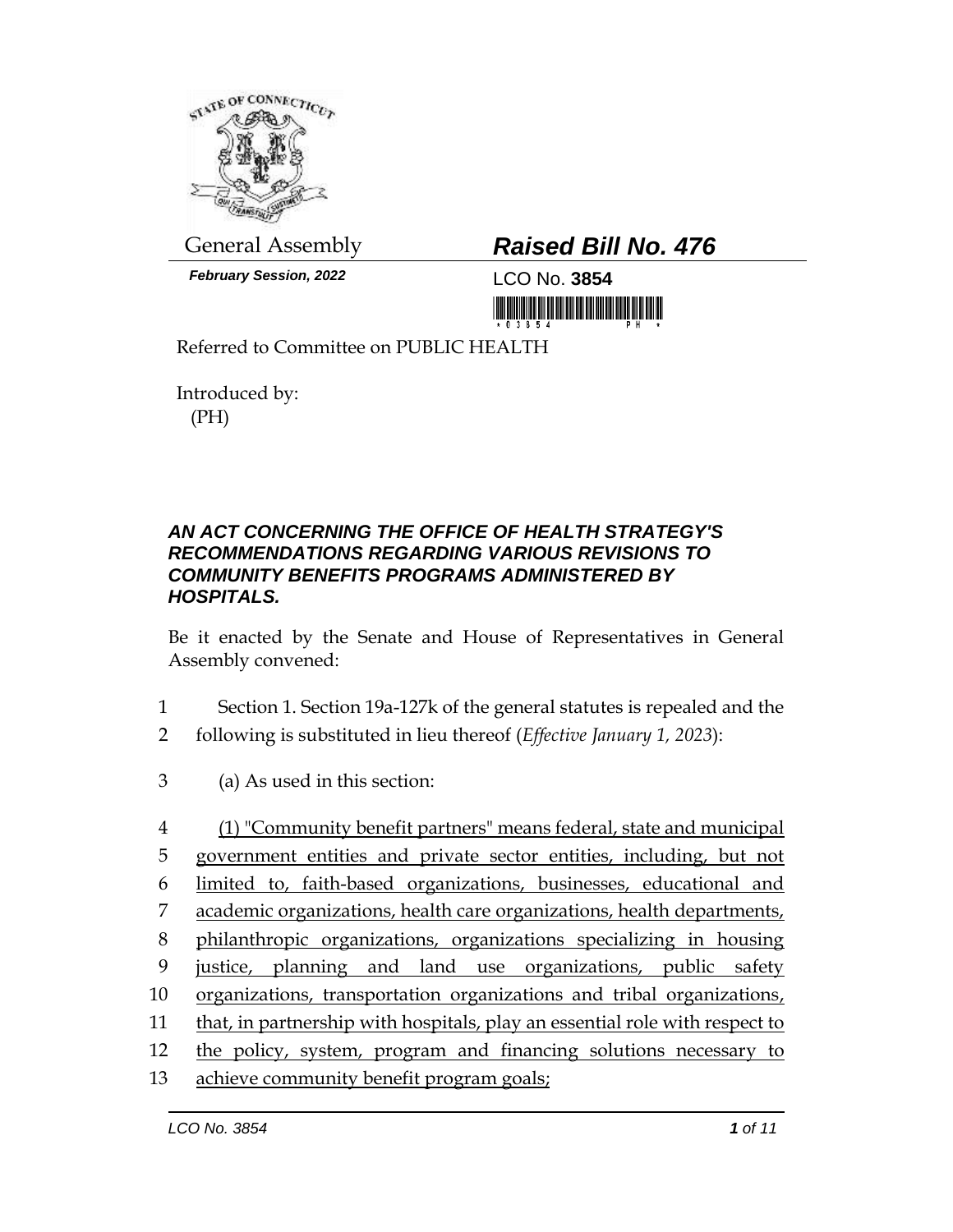**[**(1)**]** (2) "Community **[**benefits**]** benefit program" means any voluntary program or activity to promote preventive health care, protect health and safety, improve health equity and reduce health disparities, reduce the cost and economic burden of poor health and **[**to**]** improve the health status for **[**working families and**]** all populations **[**at risk in the communities**]** within the geographic service areas of a **[**managed care organization or a**]** hospital, regardless of whether a member of any such population is a patient of such hospital; **[**in accordance with guidelines established pursuant to subsection (c) of this section;

 (2) "Managed care organization" has the same meaning as provided in section 38a-478;**]**

 (3) "Community benefit program reporting" means the community health needs assessment, implementation strategy and annual report 28 submitted by a hospital to the Office of Health Strategy pursuant to the provisions of this section;

 (4) "Community health needs assessment" means a written assessment, as described in 26 CFR 1.501(r)-(3);

 (5) "Health disparities" means health differences that are closely linked with social or economic disadvantages that adversely affect one or more groups of people who have experienced greater systemic social or economic obstacles to health or a safe environment based on race or ethnicity, religion, socioeconomic status, gender, age, mental health, cognitive, sensory or physical disability, sexual orientation, gender identity, geographic location or other characteristics historically linked to discrimination or exclusion;

 (6) "Health equity" means that every person has a fair and just opportunity to be as healthy as possible, which encompasses removing obstacles to health, such as poverty, racism and the adverse consequences of poverty and racism, including, but not limited to, a lack of equitable opportunities, access to good jobs with fair pay, quality education and housing, safe environments and health care;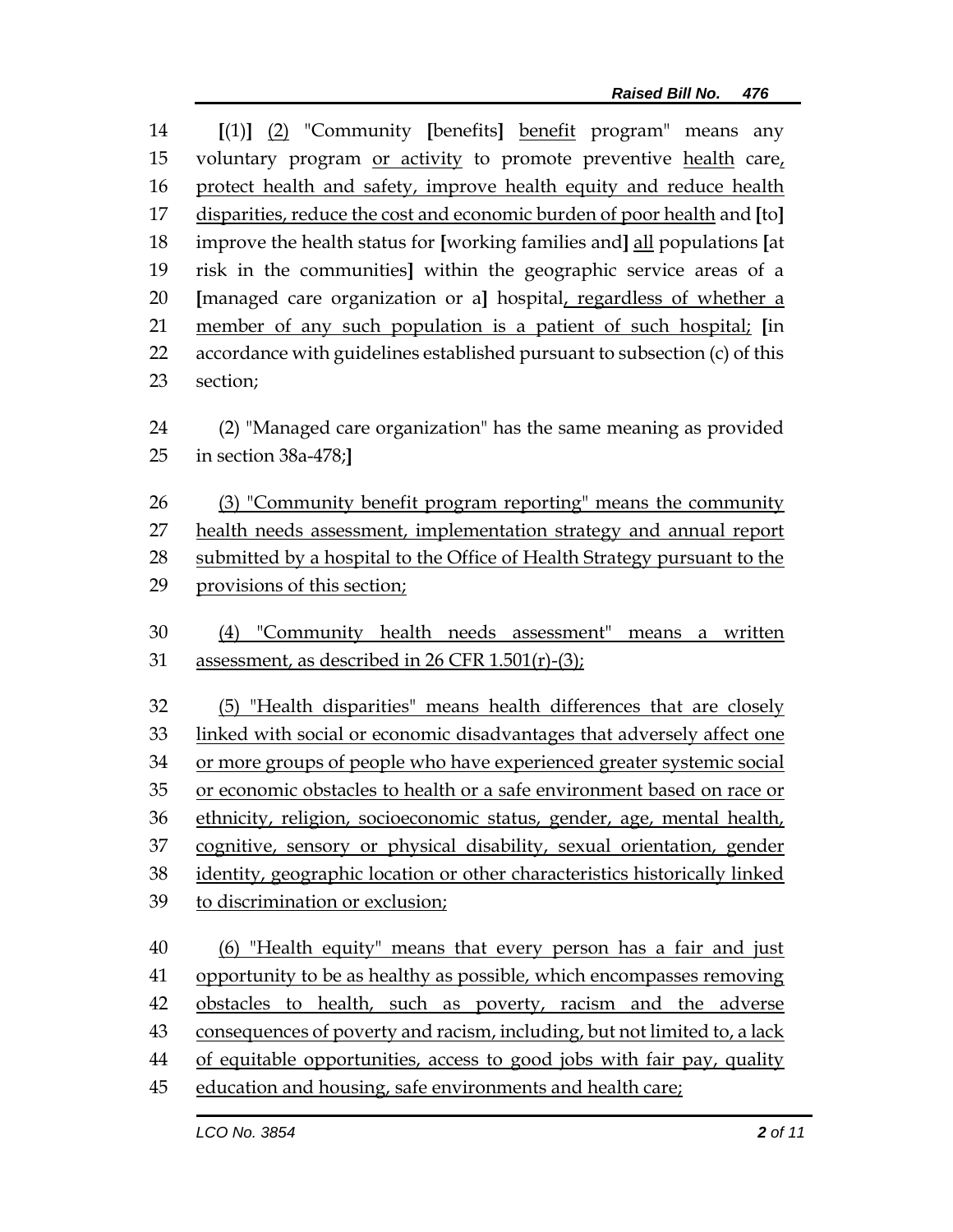**[**(3)**]** (7) "Hospital" **[**has the same meaning as provided in section 19a- 490.**]** means a nonprofit entity licensed as a hospital pursuant to chapter 368v that is required to annually file Internal Revenue Service form 990. "Hospital" includes a for-profit entity licensed as an acute care general hospital; (8) "Implementation strategy" means a written plan, as described in CFR 1.501(r)-(3), that is adopted by an authorized body of a hospital 53 and documents how such hospital intends to address the needs identified in the community health needs assessment; and (9) "Meaningful participation" means that (A) residents of a hospital's community, including, but not limited to, residents of such community that experience the greatest health disparities, have an appropriate opportunity to participate in such hospital's planning and decisions, (B) community participation influences a hospital's planning, and (C) participants receive information from a hospital about how their input was or was not used by such hospital.

 (b) **[**On or before January 1, 2005, and biennially thereafter, each managed care organization and**]** On and after January 1, 2023, each hospital shall submit community benefit program reporting to the **[**Healthcare Advocate, or the Healthcare Advocate's designee, a report on whether the managed care organization or hospital has in place a community benefits program. If a managed care organization or hospital elects to develop a community benefits program, the report required by this subsection shall comply with the reporting requirements of subsection (d) of this section**]** Office of Health Strategy, or to a designee selected by the executive director of the Office of Health Strategy, in the form and manner described in subsections (c) to (e), inclusive, of this section.

 **[**(c) A managed care organization or hospital may develop community benefit guidelines intended to promote preventive care and to improve the health status for working families and populations at risk, whether or not those individuals are enrollees of the managed care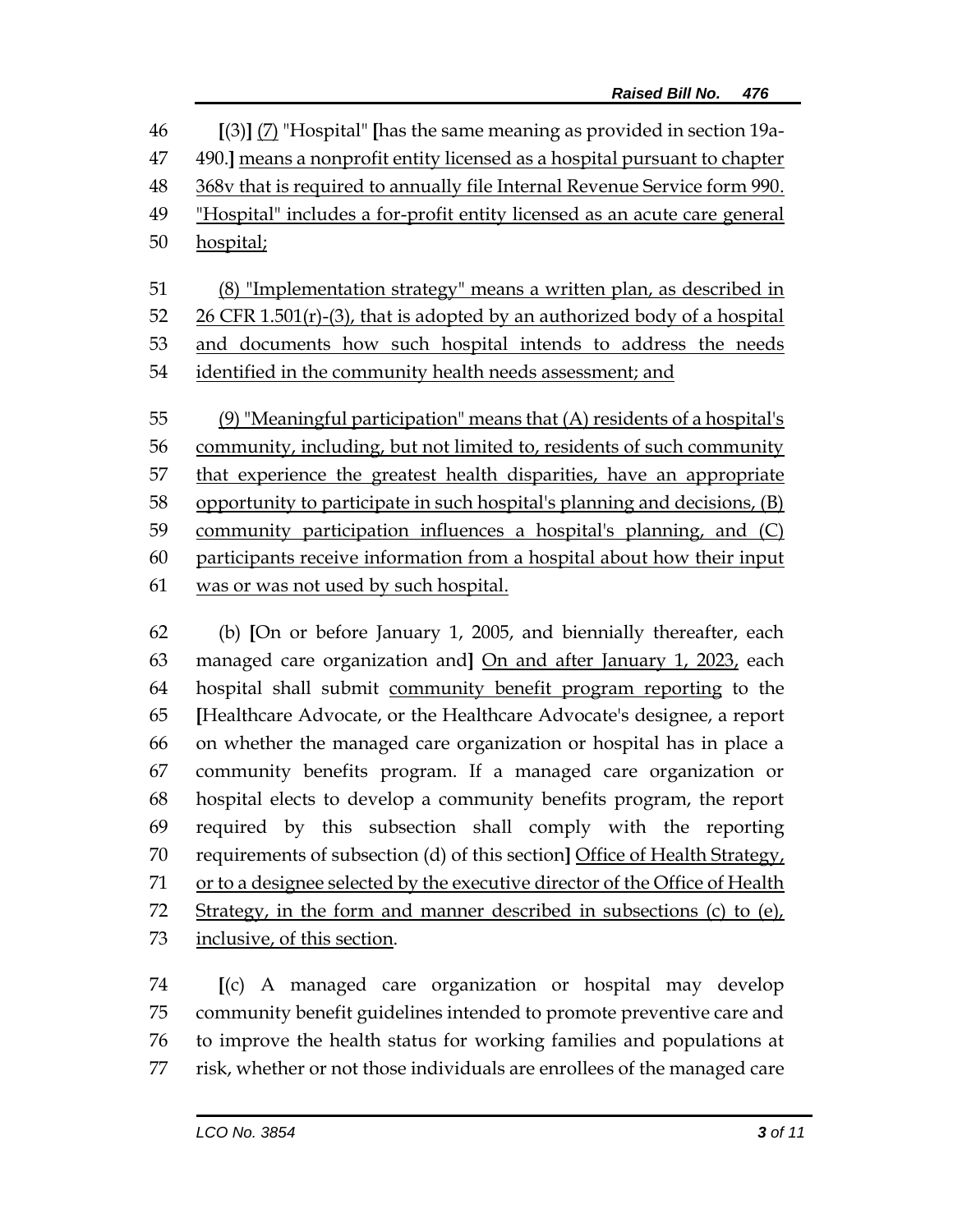plan or patients of the hospital. The guidelines shall focus on the following principles:

 (1) Adoption and publication of a community benefits policy statement setting forth the organization's or hospital's commitment to a formal community benefits program;

 (2) The responsibility for overseeing the development and implementation of the community benefits program, the resources to be allocated and the administrative mechanisms for the regular evaluation of the program;

 (3) Seeking assistance and meaningful participation from the communities within the organization's or hospital's geographic service areas in developing and implementing the program and in defining the targeted populations and the specific health care needs it should address. In doing so, the governing body or management of the organization or hospital shall give priority to the public health needs outlined in the most recent version of the state health plan prepared by the Department of Public Health pursuant to section 19a-7; and

 (4) Developing its program based upon an assessment of the health care needs and resources of the targeted populations, particularly low and middle-income, medically underserved populations and barriers to accessing health care, including, but not limited to, cultural, linguistic and physical barriers to accessible health care, lack of information on available sources of health care coverage and services, and the benefits of preventive health care. The program shall consider the health care needs of a broad spectrum of age groups and health conditions.**]** (c) Each hospital shall submit its community health needs assessment to the Office of Health Strategy not later than thirty days after the date on which such assessment is made available to the public pursuant to 26 CFR 1.501(r)-(3)(b), provided the executive director of the Office of Health Strategy, or the executive director's designee, may grant an extension of time to a hospital for the filing of such assessment. Such 109 submission shall contain the following: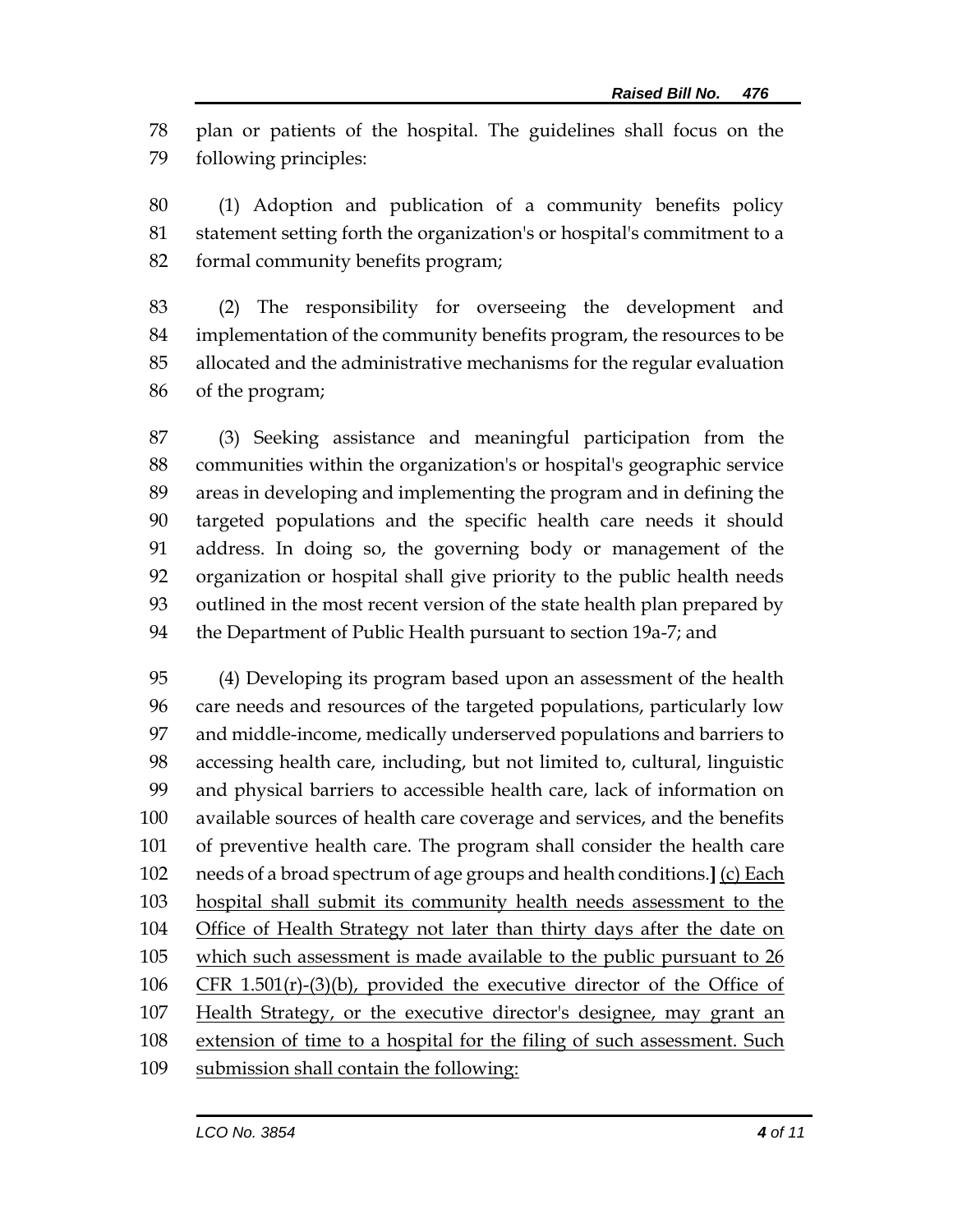| 110 | (1) Consistent with the requirements set forth in $26$ CFR $1.501(r)$ -          |  |  |
|-----|----------------------------------------------------------------------------------|--|--|
| 111 | $(3)(b)(6)(i)$ , and as included in a hospital's federal filing submitted to the |  |  |
| 112 | <b>Internal Revenue Service:</b>                                                 |  |  |
| 113 | (A) A definition of the community served by the hospital and a                   |  |  |
| 114 | description of how the community was determined;                                 |  |  |
| 115 | (B) A description of the process and methods used to conduct the                 |  |  |
| 116 | community health needs assessment;                                               |  |  |
| 117 | (C) A description of how the hospital solicited and took into account            |  |  |
| 118 | input received from persons who represent the broad interests of the             |  |  |
| 119 | community it serves;                                                             |  |  |
| 120 | (D) A prioritized description of the significant health needs of the             |  |  |
| 121 | community identified through the community health needs assessment,              |  |  |
| 122 | and a description of the process and criteria used in identifying certain        |  |  |
| 123 | health needs as significant and prioritizing those significant health            |  |  |
| 124 | needs;                                                                           |  |  |
| 125 | (E) A description of the resources potentially available to address the          |  |  |
| 126 | significant health needs identified through the community health needs           |  |  |
| 127 | assessment;                                                                      |  |  |
| 128 | (F) An evaluation of the impact of any actions that were taken, since            |  |  |
| 129 | the hospital finished conducting its immediately preceding community             |  |  |
| 130 | health needs assessment, to address the significant health needs                 |  |  |
| 131 | identified in the hospital's prior community health needs assessment;            |  |  |
| 132 | and                                                                              |  |  |
| 133 | (2) Additional documentation of the following:                                   |  |  |
| 134 | (A) The names of the individuals responsible for developing the                  |  |  |
| 135 | community health needs assessment;                                               |  |  |
| 136 | (B) The demographics of the population within the geographic                     |  |  |
| 137 | service area of the hospital and, to the extent feasible, a detailed             |  |  |
| 138 | description of the health disparities, health risks, insurance status,           |  |  |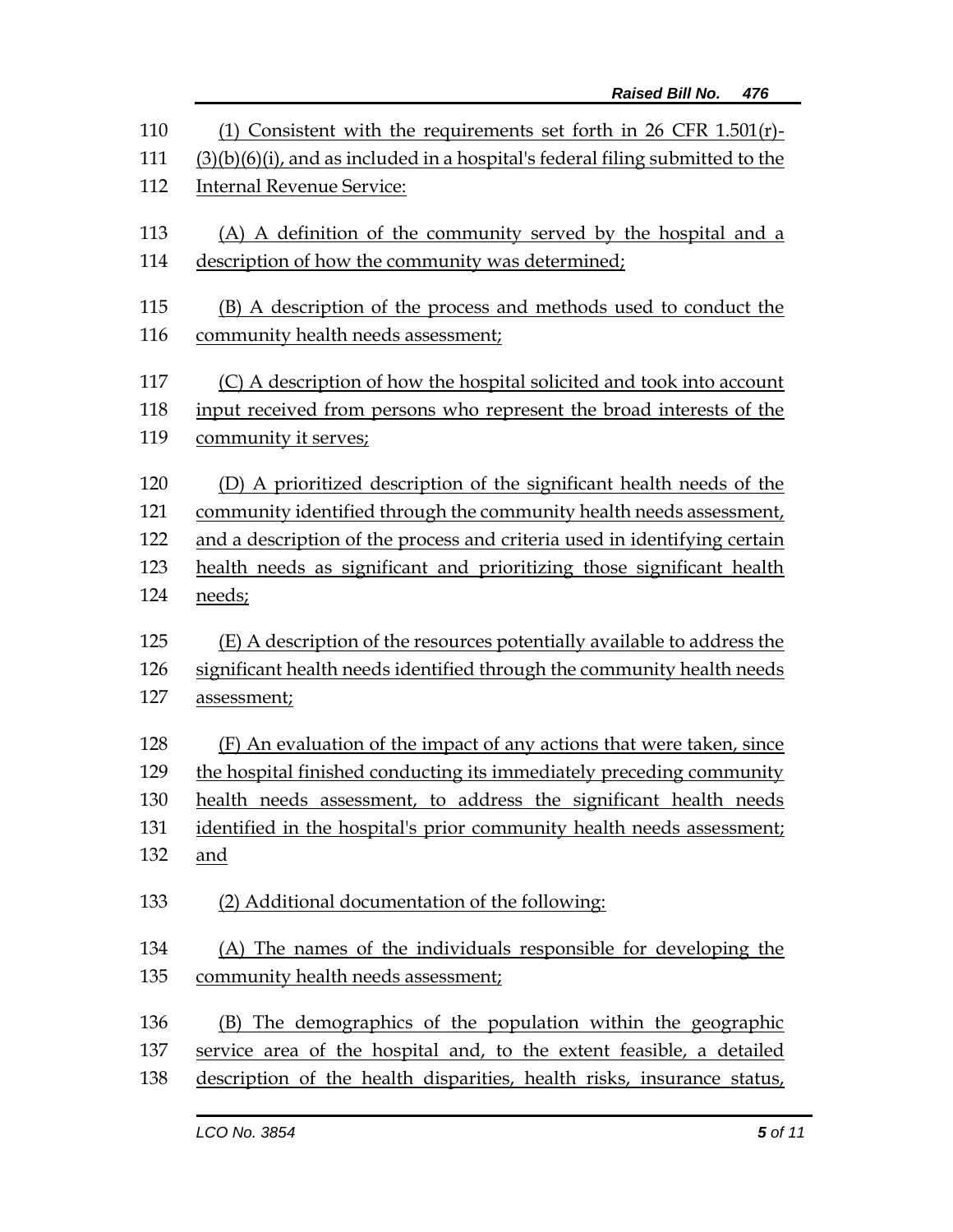| 139 | service utilization patterns and health care costs within such geographic   |  |  |
|-----|-----------------------------------------------------------------------------|--|--|
| 140 | service area;                                                               |  |  |
| 141 | (C) A description of the health status and health disparities affecting     |  |  |
| 142 | the population within the geographic service area of the hospital,          |  |  |
| 143 | including, but not limited to, the health status and health disparities     |  |  |
| 144 | affecting a representative spectrum of age, racial and ethnic groups,       |  |  |
| 145 | incomes and medically underserved populations;                              |  |  |
| 146 | (D) A description of the meaningful participation afforded to               |  |  |
| 147 | community benefit partners and diverse community members in                 |  |  |
| 148 | assessing community health needs, priorities and target populations;        |  |  |
| 149 | (E) A description of the barriers to achieving or maintaining health        |  |  |
| 150 | and to accessing health care, including, but not limited to, social,        |  |  |
| 151 | economic and environmental barriers, lack of access to or availability of   |  |  |
| 152 | sources of health care coverage and services and a lack of access to and    |  |  |
| 153 | availability of prevention and health promotion services and support;       |  |  |
| 154 | (F) Recommendations regarding the role that the state and other             |  |  |
| 155 | community benefit partners could play in removing the barriers              |  |  |
| 156 | described in subparagraph (E) of this subdivision and enabling effective    |  |  |
| 157 | solutions; and                                                              |  |  |
| 158 | (G) Any additional information, data or disclosures that the hospital       |  |  |
| 159 | voluntarily chooses to include as may be relevant to its community          |  |  |
| 160 | benefit program.                                                            |  |  |
| 161 | (d) Each hospital shall submit its implementation strategy to the           |  |  |
| 162 | Office of Health Strategy not later than thirty days after the date on      |  |  |
| 163 | which such implementation strategy is adopted pursuant to 26 CFR            |  |  |
| 164 | $1.501(r)$ -(3)(c), provided the executive director of the Office of Health |  |  |
| 165 | Strategy, or the executive director's designee, may grant an extension to   |  |  |
| 166 | a hospital for the filing of such implementation strategy. Such             |  |  |
| 167 | submission shall contain the following:                                     |  |  |

168 (1) Consistent with the requirements set forth in 26 CFR 1.501(r)-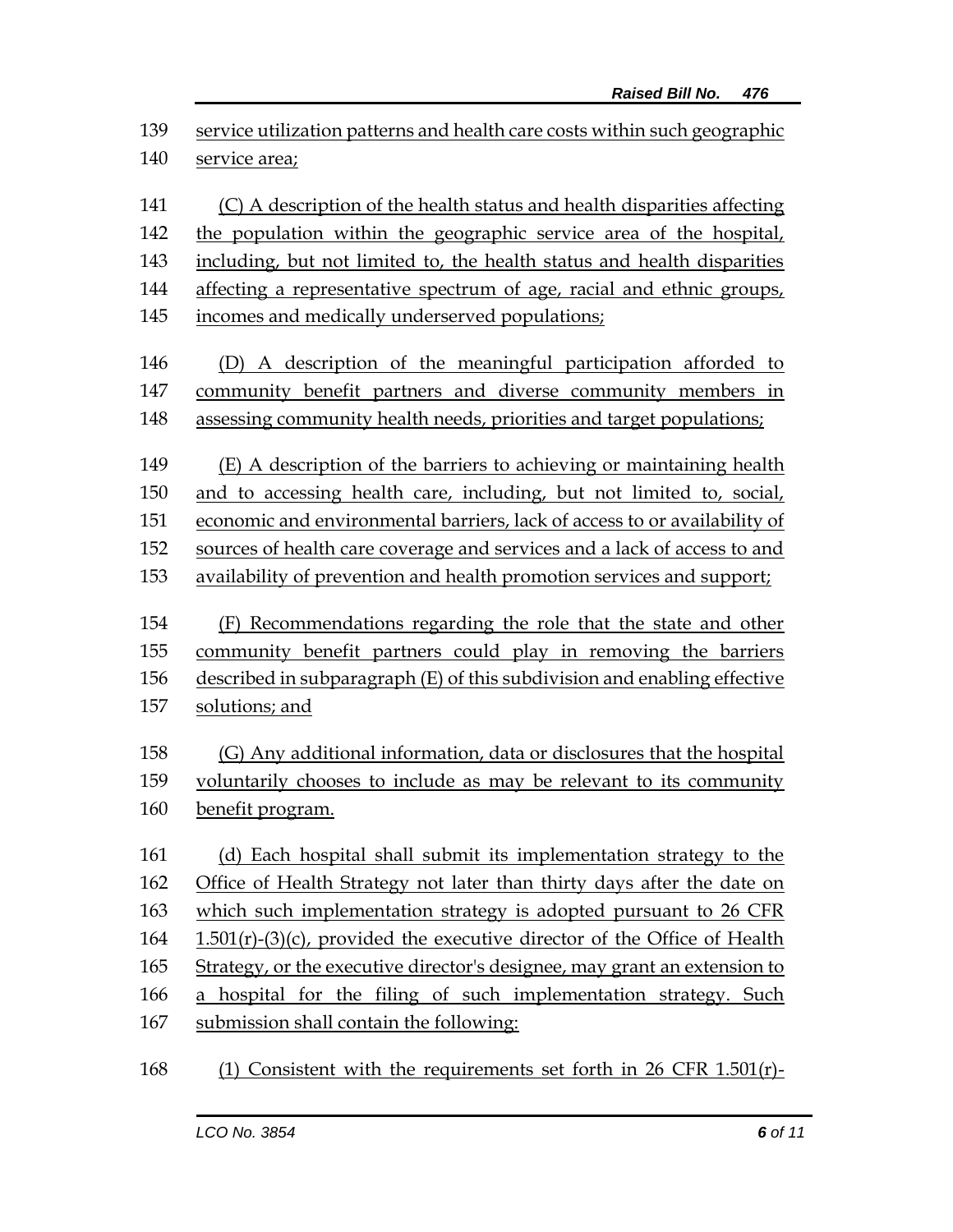| 169<br>170 | $(3)(b)(6)(i)$ , and as included in a hospital's federal filing submitted to the<br><b>Internal Revenue Service:</b> |  |  |  |
|------------|----------------------------------------------------------------------------------------------------------------------|--|--|--|
| 171        | (A) With respect to each significant health need identified through                                                  |  |  |  |
| 172        | the community health needs assessment, either (i) a description of how                                               |  |  |  |
| 173        | the hospital plans to address the health need, or (ii) identification of the                                         |  |  |  |
| 174        | health need as one which the hospital does not intend to address;                                                    |  |  |  |
| 175        | (B) For significant health needs described in subparagraph (A)(i) of                                                 |  |  |  |
| 176        | this subdivision, (i) a description of the actions that the hospital intends                                         |  |  |  |
| 177        | to take to address the health need and the anticipated impact of such                                                |  |  |  |
| 178        | actions, (ii) identification of the resources that the hospital plans to                                             |  |  |  |
| 179        | commit to address the health need, and (iii) a description of any planned                                            |  |  |  |
| 180        | collaboration between the hospital and other facilities or organizations                                             |  |  |  |
| 181        | to address the health need;                                                                                          |  |  |  |
| 182        | (C) For significant health needs identified in subparagraph (A)(ii) of                                               |  |  |  |
| 183        | this subdivision, an explanation of why the hospital does not intend to                                              |  |  |  |
| 184        | address such health need; and                                                                                        |  |  |  |
| 185        | (2) Additional documentation of the following:                                                                       |  |  |  |
| 186        | (A) The names of the individuals responsible for developing the                                                      |  |  |  |
| 187        | implementation strategy;                                                                                             |  |  |  |
| 188        | (B) A description of the meaningful participation afforded to                                                        |  |  |  |
| 189        | community benefit partners and diverse community members;                                                            |  |  |  |
|            |                                                                                                                      |  |  |  |
| 190        | (C) A description of the community health needs and health                                                           |  |  |  |
| 191        | disparities that were prioritized in developing the implementation                                                   |  |  |  |
| 192        | strategy with consideration given to the most recent version of the state                                            |  |  |  |
| 193        | health plan prepared by the Department of Public Health pursuant to                                                  |  |  |  |
| 194        | section 19a-7;                                                                                                       |  |  |  |
| 195        | (D) Reference-citing evidence, if available, that shows how the                                                      |  |  |  |
| 196        | implementation strategy is intended to address the corresponding                                                     |  |  |  |
| 197        | health need or reduction in health disparity;                                                                        |  |  |  |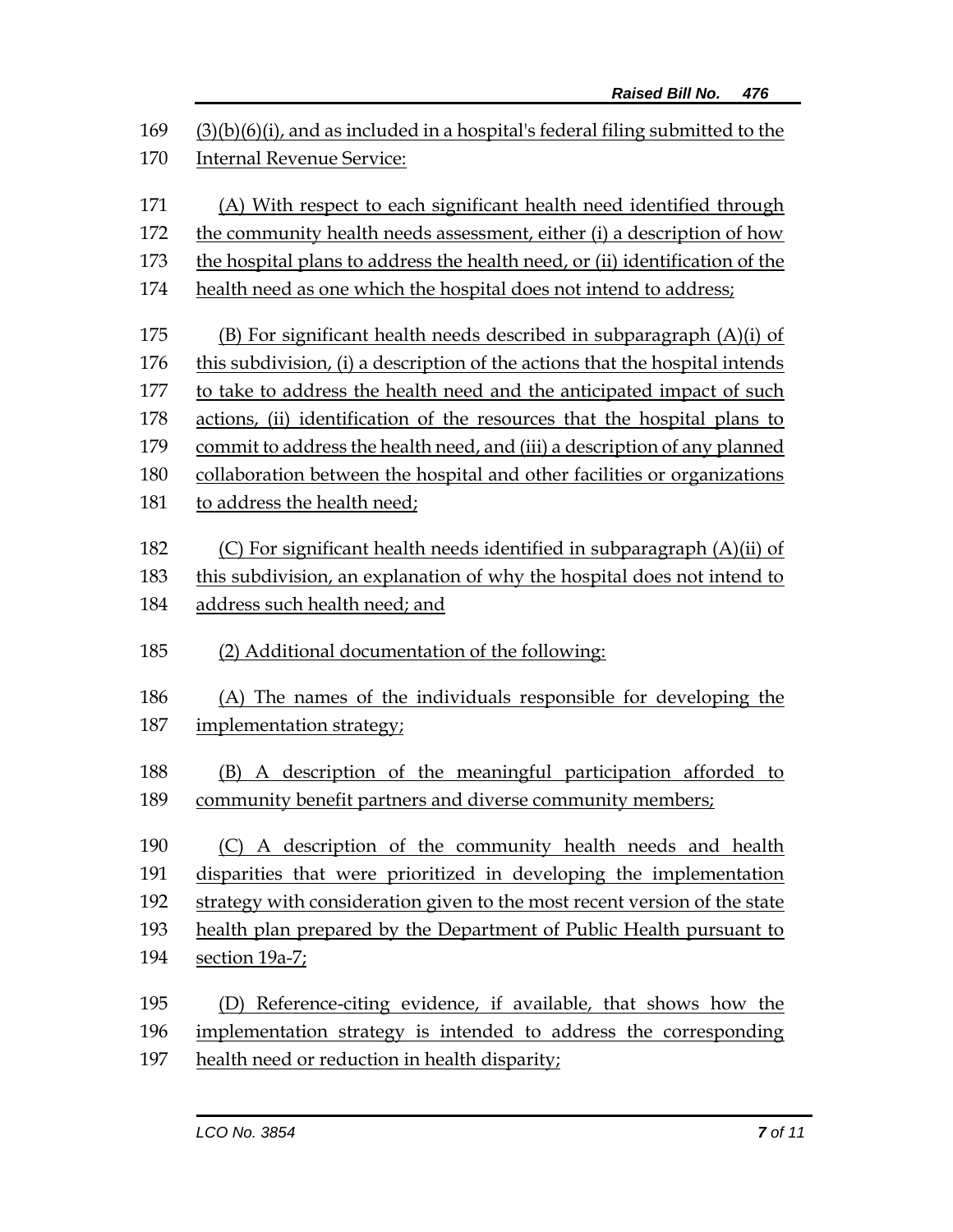(E) A description of the planned methods for the ongoing evaluation of proposed actions and corresponding process or outcome measures intended for use in assessing progress or impact;

 (F) A description of how the hospital solicited commentary on the implementation strategy from the communities within such hospital's geographic service area and revisions to such strategy based on such commentary; and

205 (G) Any other information that the hospital voluntarily chooses to 206 include as may be relevant to its implementation strategy, including, but not limited to, data, disclosures, expected or planned resource outlay, investments or commitments, including, but not limited to, staff, financial or in-kind commitments.

 **[**(d) Each managed care organization and each hospital that chooses to participate in developing a community benefits program shall include in the biennial report required by subsection (b) of this section the status of the program, if any, that the organization or hospital established. If the managed care organization or hospital has chosen to participate in a community benefits program, the report shall include 216 the following components: (1) The community benefits policy statement of the managed care organization or hospital; (2) the mechanism by which community participation is solicited and incorporated in the community benefits program; (3) identification of community health needs that were considered in developing and implementing the community benefits program; (4) a narrative description of the community benefits, community services, and preventive health education provided or proposed, which may include measurements related to the number of people served and health status outcomes; (5) measures taken to evaluate the results of the community benefits program and proposed revisions to the program; (6) to the extent feasible, a community benefits budget and a good faith effort to measure expenditures and administrative costs associated with the community benefits program, including both cash and in-kind commitments; and (7) a summary of the extent to which the managed care organization or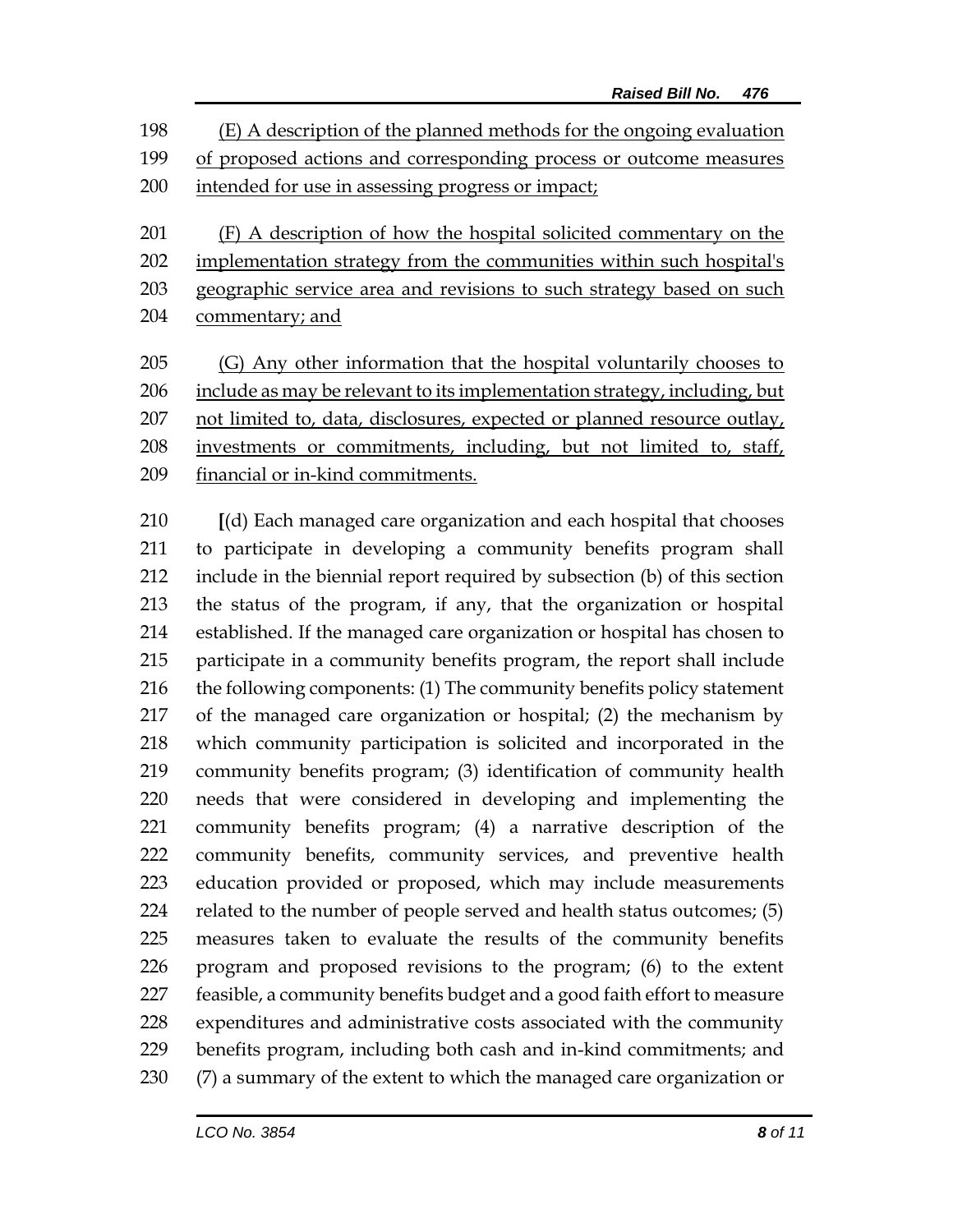hospital has developed and met the guidelines listed in subsection (c) of this section. Each managed care organization and each hospital shall make a copy of the report available, upon request, to any member of the public.**]**

 (e) On or before October 1, 2023, and annually thereafter, each hospital shall submit to the Office of Health Strategy a status report on such hospital's community benefit program, provided the executive director of the Office of Health Strategy, or the executive director's designee, may grant an extension to a hospital for the filing of such report. Such report shall include the following:

- (1) A description of major updates regarding community health needs, priorities and target populations, if any;
- (2) A description of progress made regarding the hospital's actions in support of its implementation strategy;
- (3) A description of any major changes to the proposed implementation strategy and associated hospital actions; and
- (4) A description of financial resources and other resources allocated or expended that supported the actions taken in support of the hospital's implementation strategy.
- (f) Notwithstanding the provisions of section 19a-755a, and to the full 251 extent permitted by 45 CFR 164.514(e), the Office of Health Strategy 252 shall make data in the all-payer claims database available to hospitals for use in their community benefit programs and activities solely for the purposes of (1) preparing the hospital's community health needs assessment, (2) preparing and executing the hospital's implementation strategy, and (3) fulfilling community benefit program reporting, as described in subsections (c) to (e), inclusive, of this section. Any disclosure made by said office pursuant to this subsection of information other than health information shall be made in a manner to 260 protect the confidentiality of such information as may be required by state or federal law.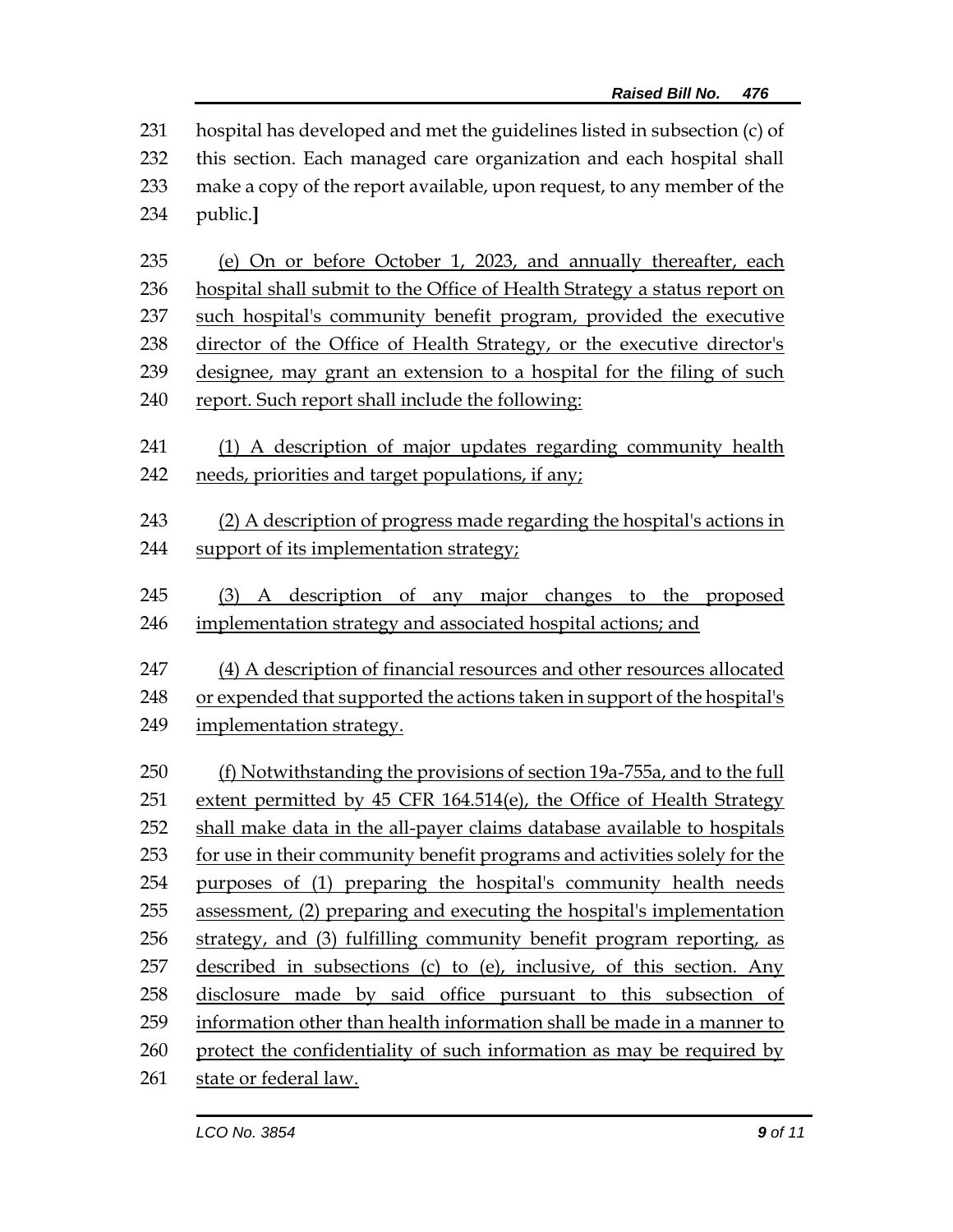(g) A hospital shall not be responsible for limitations in its ability to fulfill community benefit program reporting requirements, as described in subsections (c) to (e), inclusive, of this section, if the all-payer claims database data is not provided to such hospital, as required by subsection

(f) of this section.

 **[**(e) The Healthcare Advocate, or the Healthcare Advocate's designee, shall, within available appropriations,**]** (h) On or before April 1, 2024, and annually thereafter, the executive director of the Office of Health Strategy shall develop a summary and analysis of the community benefits program **[**reports**]** reporting submitted by **[**managed care organizations and**]** hospitals under this section **[**and shall review such reports for adherence to the guidelines set forth in subsection (c) of this section. Not later than October 1, 2005, and biennially thereafter, the Healthcare Advocate, or the Healthcare Advocate's designee, shall make such summary and analysis available to the public upon request.**]** during the previous calendar year and post such summary and analysis on its Internet web site and solicit stakeholder input through a public comment period. The Office of Health Strategy shall use such reporting and stakeholder input to:

 (1) Identify additional stakeholders that may be engaged to address 282 identified community health needs including, but not limited to, federal, state and municipal entities, nonhospital private sector health care providers and private sector entities that are not health care providers, including community-based organizations, insurers and charitable organizations;

- (2) Determine how each identified stakeholder could assist in addressing identified community health needs or augmenting solutions or approaches reported in the implementation strategies;
- (3) Determine whether to make recommendations to the Department of Public Health in the development of its state health plan; and
- (4) Inform the state-wide health care facilities and services plan established pursuant to section 19a-634.